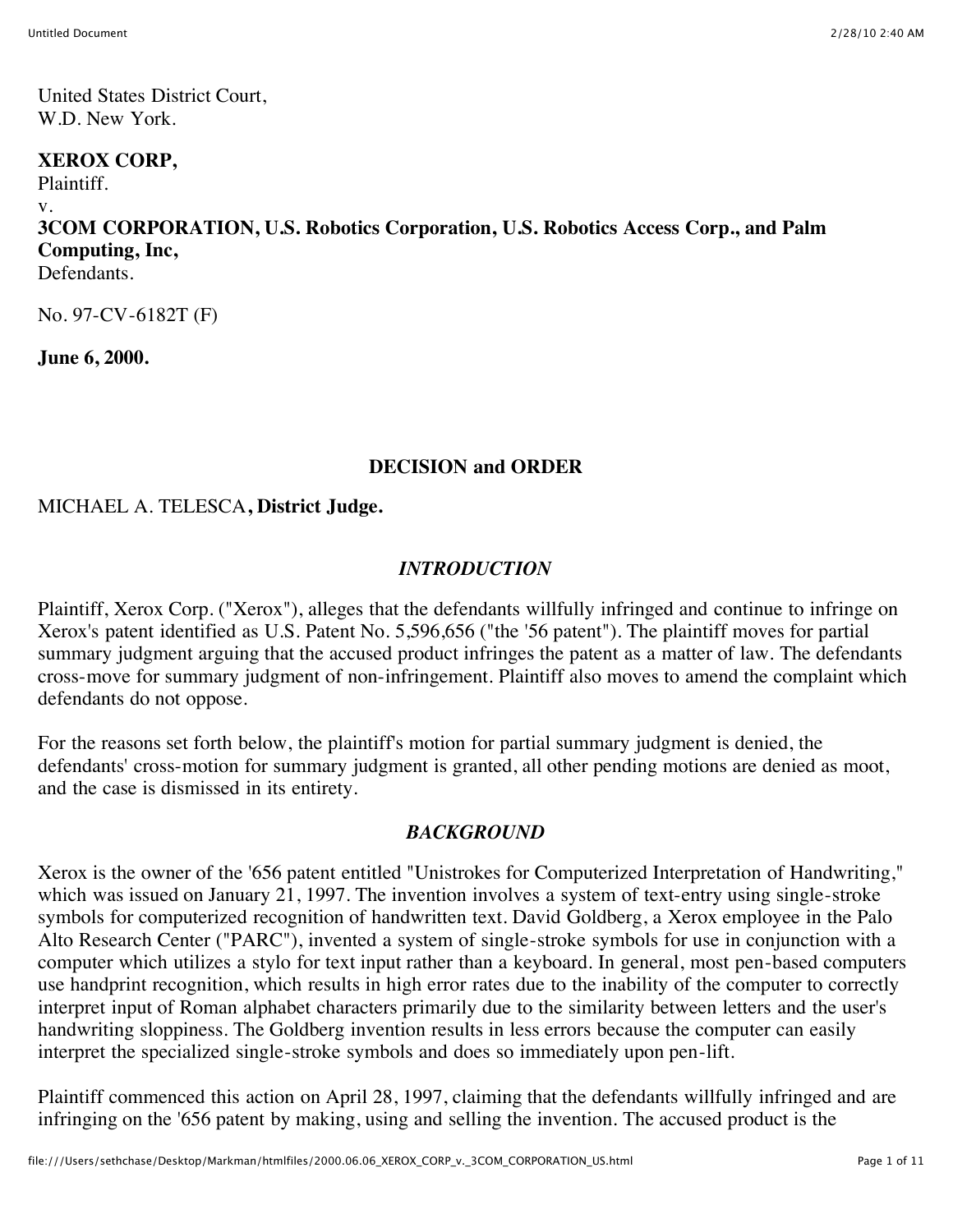"PalmPilot" line of hand-held computers, which are manufactured and sold by the defendants (hereinafter collectively "Palm"), and which allegedly use the Unistrokes technology in their "Graffiti" software. Defendants have asserted various affirmative defenses, including invalidity and unenforceability of the '656 patent, as well as non-infringement.

By Decision and Order dated September 29, 1998, this court denied the defendants' motion for summary judgment and granted the plaintiff's cross-motion for partial summary judgment, finding that the patent-insuit is not invalid for prior public use. After this court's decision was rendered, defendants filed a request for re-examination of the patent in litigation by the Patent and Trademark Office ("PTO"). On January 14, 1999, the PTO granted 3Com's request for re-examination of Xerox's '656 patent. After an initial office action by the PTO which found all of the claims to be invalid, this court imposed a stay of proceedings in this litigation. The PTO subsequently concluded its re-examination, confirming all 16 claims of the patent-insuit. This court then lifted the stay and the parties filed the instant motions for summary judgment relating to infringement, as well as five other motions for summary judgment relating to validity of the '656 patent. Xerox has also filed an unopposed motion to amend the complaint to add Palm, Inc. as a party defendant.

The issue currently before the court is whether or not the defendants' Palm Pilot, using the Graffiti software, infringes on the claims of the '656 Unistrokes patent as a matter of law.

#### *DISCUSSION*

#### *Summary Judgment Standard*

"Summary judgment is as appropriate in a patent case as it is in any other case." Desper Products, Inc. v. O Sound Labs, Inc., 157 F.3d 1325, 1332 (Fed.Cir.1998). Summary judgment is proper when "there is no genuine issue as to any material fact and ... the moving party is entitled to judgment as a matter of law." Fed.R.Civ.P. 56(c). To this end, courts must draw all reasonable inferences in favor of the non-movant. *See, generally,* Anderson v.. Liberty Lobby, Inc., 477 U.S. 242, 255 (1986).

# *A. Literal Infringement*

Literal infringement of a patent claim exists when every limitation recited in the claim is found in the accused device, i.e. when the properly construed claims "read on" the accused device exactly. Amhil Enterprises Ltd. v. Wawa, Inc., 81 F.3d 1554, 1562 (Fed.Cir.1996). The determination of whether an accused product literally infringes on a patent claim involves a familiar two-step inquiry. First, the court must construe the patent's claims to determine their scope and meaning. Desper Prods., Inc. v. Osound Labs., 157 F.3d 1325, 1332 (Fed.Cir.1998). Claim construction is a question of law for the court to decide. Markman v. Westview Instruments, Inc., 517 U.S. 370 (1996). Second, the court must compare the accused product to the properly construed claims to determine whether or not it infringes the claims literally or under the doctrine of equivalents. Southwall Tech., Inc. v. Cardinal IG Co., 54 F.3d 1570, 1575 (Fed Cir.1995). The determination of infringement is a question of fact. *Id.*

There can be no infringement as a matter of law if a single element or limitation of the claim is absent in the accused product. *Id.* Thus, summary judgment is appropriate when the court determines that no reasonable jury could find that every element and limitation recited in a properly construed claim either is or is not found in an accused product. *Id.;* Bai v. L & L Wings, Inc., 160 F.3d 1350, 1353 (Fed.Cir.1998). Where the relevant operation of the accused product is not disputed, the infringement inquiry generally collapses into the claim construction inquiry, which is a matter of law amenable to summary judgment.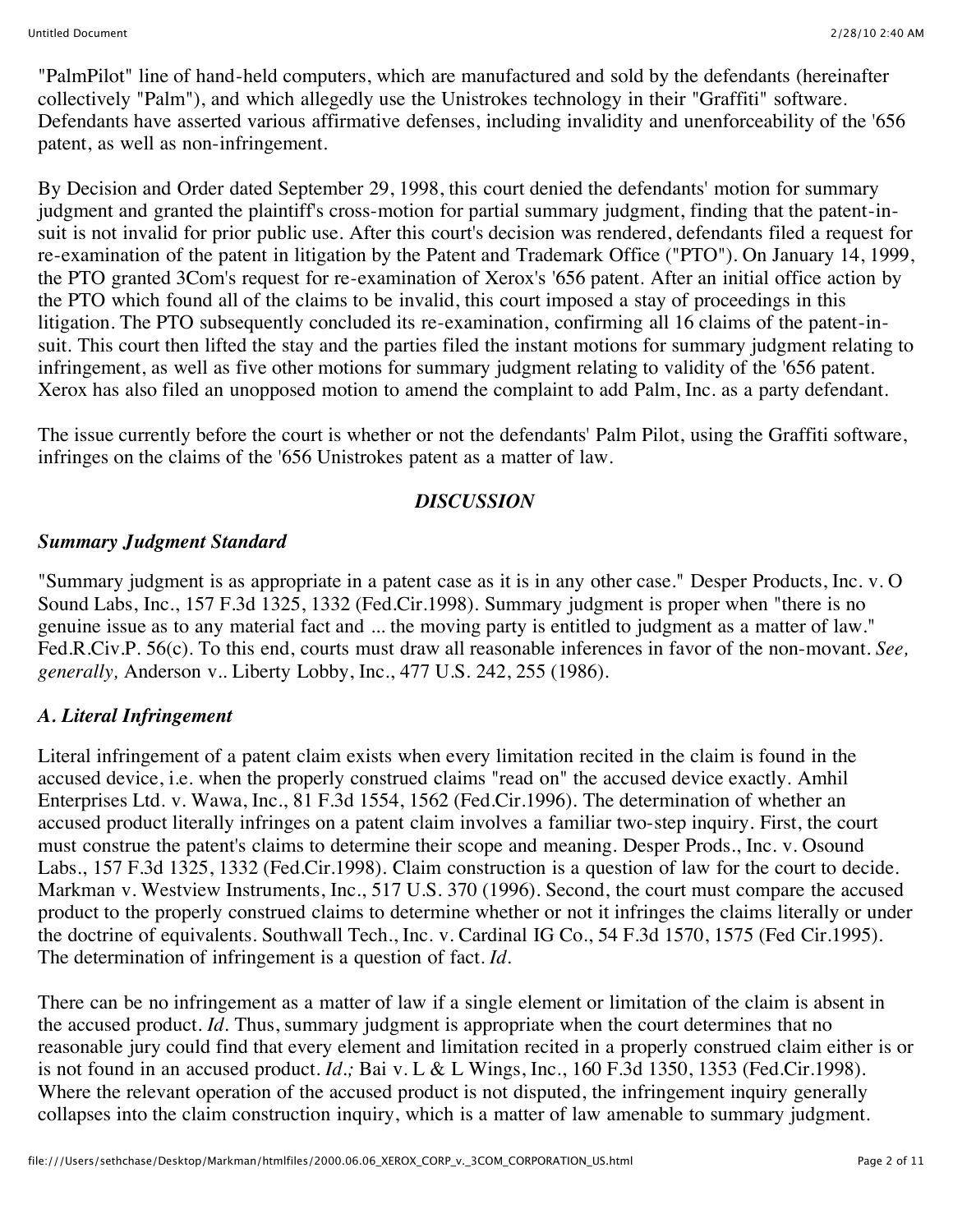Desper, 157 F.3d at 1332-33; K-2 Corp. v. Salomon S.A., 191 F.3d 1356, 1362 (Fed.Cir.1999).

# *1. Claim Construction*

Construction of patent claims, including terms of art within the claim, is within the exclusive province of the court and must be decided as a matter of law. Markman v. Westview Instruments, Inc., 517 U.S. 370 (1996). In determining the proper construction of a claim, the court has numerous sources that it may properly utilize for guidance, including the patent claims themselves, the patent specification, and the prosecution history of the patent. Vitronics Corp. v. Conceptronic, Inc., 90 F.3d 1576 (Fed.Cir.1996).

The beginning point of any claim construction analysis is the words of the patent claims themselves. The court must look to the claims, both asserted and non-asserted, to define the scope of the patented invention. Vitronics, 90 F.3d 1576, 1582. Generally, words in a claim must be given their ordinary and customary meaning, unless the patentee has chosen to otherwise clearly define the terms in the patent specification or file history. K-2 Corp. v. Salomon S.A., 191 F.3d 1356 (Fed.Cir.1999).

Moreover, "it is always necessary to review the [patent] specification to determine whether the inventor has used any terms in a manner inconsistent with their ordinary meaning. The specification acts as a dictionary when it expressly defines terms used in the claims or when it defines terms by implication." *Id.* In fact, the specification "is always highly relevant to the claim construction analysis [and][u]sually, it is dispositive; it is the single best guide to the meaning of a disputed term." Vitronics Corp. v. Conceptronic, Inc., 90 F.3d 1576, 1582 (Fed.Cir.1996).

Finally, the court should also consider the prosecution history of the patent, if it has been put into evidence. The file history contains the record of all proceedings before the PTO and "is often of critical significance in determining the meaning of the claims." *Id.* The prosecution history limits the interpretation of claim terms so as to exclude any interpretation that was disclaimed during prosecution. Southwall Tech., Inc. v. Cardinal IG Co., 54 F.3d 1570, 1576 (Fed.Cir.1995).

Where the intrinsic evidence does not resolve any ambiguity in a disputed claim term, the court may turn to extrinsic evidence to assist with claim construction. Vitronics, 90 F.3d at 1583. Extrinsic evidence includes expert testimony, affidavits of experts or attorneys, inventor testimony, dictionaries, and technical treatises or articles. Id. at 1584. However, extrinsic evidence may only be used to help the court come to the proper understanding of the claims; it may never be used to vary or contradict the claim language, nor the import of other parts of the specification. *Id.*

In this case, the parties do not point to any specific words in the '656 patent's claims which the parties believe are ambiguous. Rather, the parties simply urge different interpretations of the general limitations found in the patent. Palm argues that the prosecution history (both originally and upon re-examination) shows that, in order to obtain its patent, Xerox agreed to substantial limitations on the '656 patent claims to distinguish Unistrokes from the crowded field of prior art in computerized handwriting interpretation. Palm asserts that the four independent claims of the patent-in-suit, 1, 10, 12, and 16, all include the same four limitations, even though worded slightly differently in each claim: (1) entirely single stroke symbols; (2) graphical separation of symbols; (3) definitive recognition of symbols; and (4) spatial independence.

Xerox argues that Palm reads the patent too narrowly and that only two fundamental elements are required for infringement: (1) unistroke symbols, and (2) symbol independent delimiting. Xerox points out that, upon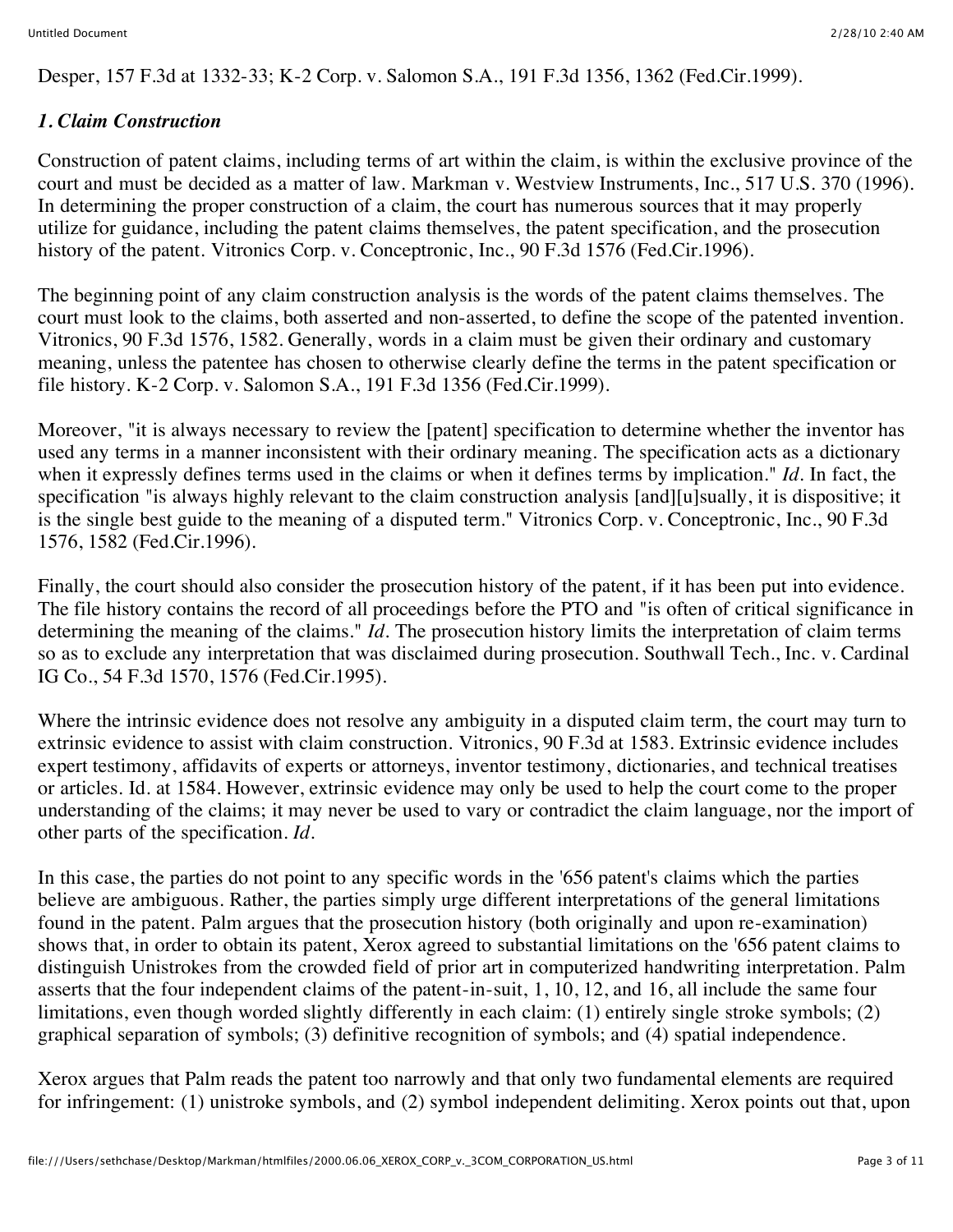reexamination of the '656 patent, Xerox and the PTO claims examiner agreed that (1) only claims 10 and 11 require an entire alphabet of unistroke symbols, while claims 1-9 and 12-16 do not; (2) "unistroke symbols" are not necessarily exact replicas of the specific symbols shown in Figure 2 of the patent, or even the set of shapes shown in Figure 1; and (3) "unistroke symbols" refer to single stroke symbols which are sufficiently well separated from each other graphically so that definitive recognition can occur immediately upon pen-up (i.e. "symbol independent delimiting"). Xerox argues that Graffiti employs both of these unique elements of the Unistrokes technology (unistroke symbols and symbol independent delimiting) and, therefore, literally infringes on the ' 656 patent.

# *a. Definition of "Unistroke Symbols"*

# *i. Symbols Comprised of Entirely Single "Unistrokes"*

Palm argues that each and every alphabetical symbol must be created by a single, unbroken stroke in order to be a "unistrokes" alphabet. The Graffiti alphabet uses various symbols, including the "X" and several accented letters, which clearly require two separate strokes to form the symbol. Thus, Palm argues that Graffiti is not a "unistrokes" alphabet. Xerox argues that the Graffiti "X" is actually a "unistrokes" symbol which requires two separate strokes to form. They also argue that Graffiti does have an operation mode which includes a symbol for "X" that is formed with only one pen stroke. Finally, Xerox argues that only claims 10 and 11 require an entire alphabet of individual unistroke symbols, while claims 1-9 and 12-16 require that only some, not all, of the symbols be unistrokes.

During the re-examination proceedings before the PTO, the patent examiner noted in his May 24, 1999 Interview Summary that "[a]pplicant's representatives also clarified that the claimed invention does require all hand-written unistroke symbols to be a single stroke. Although multi-stroke symbols as entered, for example, using a "soft-key" arrangement are not excluded, the claimed unistroke recognition method/system pertains to symbols consisting of only a single stroke." (May 24, 1999 PTO Interview Summary, p. 3). The patent specification specifically defines the term "unistroke" as "a single, unbroken stroke". ('656 Patent, col. 2, line 46).

I find that the definition of "unistroke symbols" does not require an entire alphabet of single-stroke symbols. Rather, as Xerox argues, only claims 10 and 11 require an entire alphabet. However, as the PTO Examiner recognized, Xerox's claimed recognition method/system pertains only to symbols consisting of a single stroke-i.e. "unistroke" symbols.

# *ii. Graphical Separation*

Palm argues that the '656 claims do not cover a symbol set where there is a substantial graphical overlap between any pair of the symbols-i.e. where two symbols share similar x, y graphical coordinates and, therefore, can be easily mis-interpreted by the computer due to handwriting sloppiness. Palm argues that Graffiti's Roman alphabetical-like symbols are not well "graphically separated" because some symbols (like "O" and "Q" or "R" and "B") are so similar. They share nearly identical x-y coordinates with only minor variations when graphed by the computer.

Xerox argues that graphical separation of symbols is not a limitation of the ' 656 patent's claims. This interpretation is inconsistent with the patent's specification and with the prosecution history. The specification of the patent clearly indicates that graphical separation of symbols is a defining characteristic of "unistroke symbols".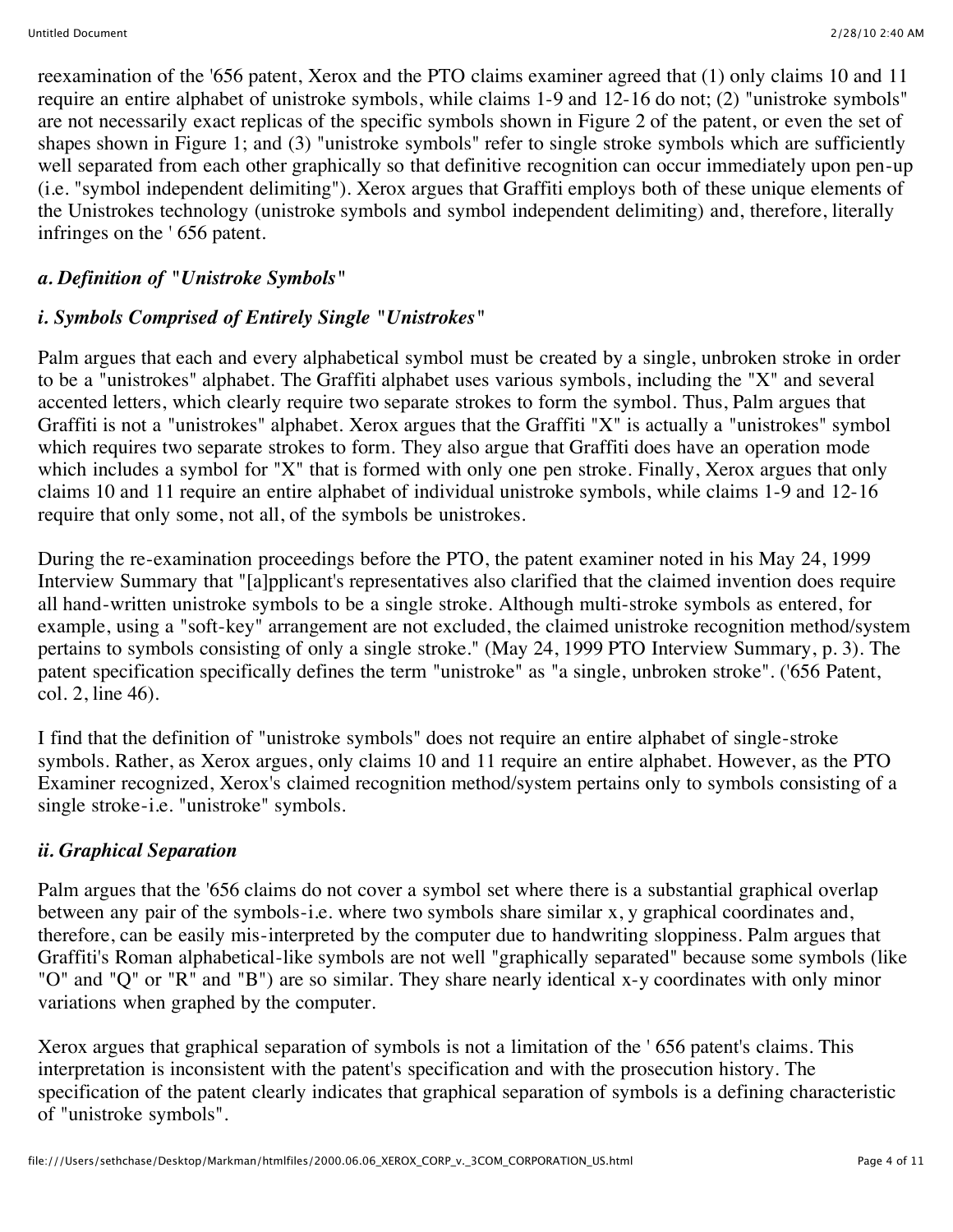In the "Summary of the Invention," the patentee notes that "[t]o relax the graphical constraints on the precision of the handwriting that is required for accurate computerized interpretation of handwritten text, the text is written in accordance with this invention using symbols that are exceptionally well separated from each other graphically." ('656 Patent, col. 2, lines 35-39).

In the "Background of the Invention" section, the inventor recognizes that "the characters of ordinary Roman alphabets are not reliably distinguishable from each other in the face of rapid or otherwise sloppy writing.... Accordingly, it will be evident that the performance of the interpreted text entry system could be improved if all text was entered using characters that are well separated from each other in 'sloppiness space.' " ('656 Patent, col. 1, lines 54-64). He went on to explain that

[t]his sloppiness space notion can best be understood by recognizing that each alphanumeric symbol is defined by some number of features (say, d features). Thus, each symbol normally resides at a unique point in a d-dimensional space which is referred to herein as 'sloppiness space.' From this it follows that the amount of overlap, if any, that occurs in the positioning within this d-dimensional space of the normal variants of the symbols of a given alphabet determines how well separated those symbols are in sloppiness space. If there is little, if any overlap between the variants of different symbols, the symbols are 'well separated from each other in sloppiness space.'

('656 Patent, col. 1, line 65-col. 2, line 9). Finally, in the "Conclusion" portion of the specification, the patentee notes that "the unistroke symbols are readily discriminable from each other, even when imperfectly formed." ('656 Patent, col. 6, lines 57-58).

Furthermore, during the original prosecution of the '656 patent, Xerox distinguished the Whitaker prior art from Unistrokes on the basis of "graphical separation," arguing that the Whitaker symbols were not well separated graphically (pointing to the Whitaker symbols for "7" and "15"), noting that "there is substantial overlap between the graphical specifications for certain of. the symbols". (Xerox January 23, 1996 Information Disclosure Statement, p. 3, para. 2).

During the re-examination proceedings before the PTO, Xerox also clarified that one of the features of "Unistrokes" is that "unistroke symbols are single stroke symbols (representing alphanumeric characters or specified functions) that are sufficiently well separated from each other graphically so that definitive recognition can occur after each such symbol is written, e.g. immediately upon pen-up, without requiring the system to wait for possible additional strokes." (Patent Owner's Summary of May 24, 1999 Personal Interview with Examiners, p. 2).

Moreover, although not a part of the '656 patent prosecution history, it is interesting to note that PTO Examiner Larry Prikockis, the same PTO Patent Examiner who allowed the '656 patent to come out of reexamination, on the same day, reviewed Palm's application for a patent on Graffiti and specifically distinguished the '656 patent, stating that

[i]t is agreed that Goldberg [the '656 patent] teaches and claims a set of input symbols that are graphically well separated, and teaches away from a set of input symbols based substantially on the Roman alphabet which are not graphically well separated from each other.

(November 18, 1999 Graffiti PTO Examiner's Interview Summary).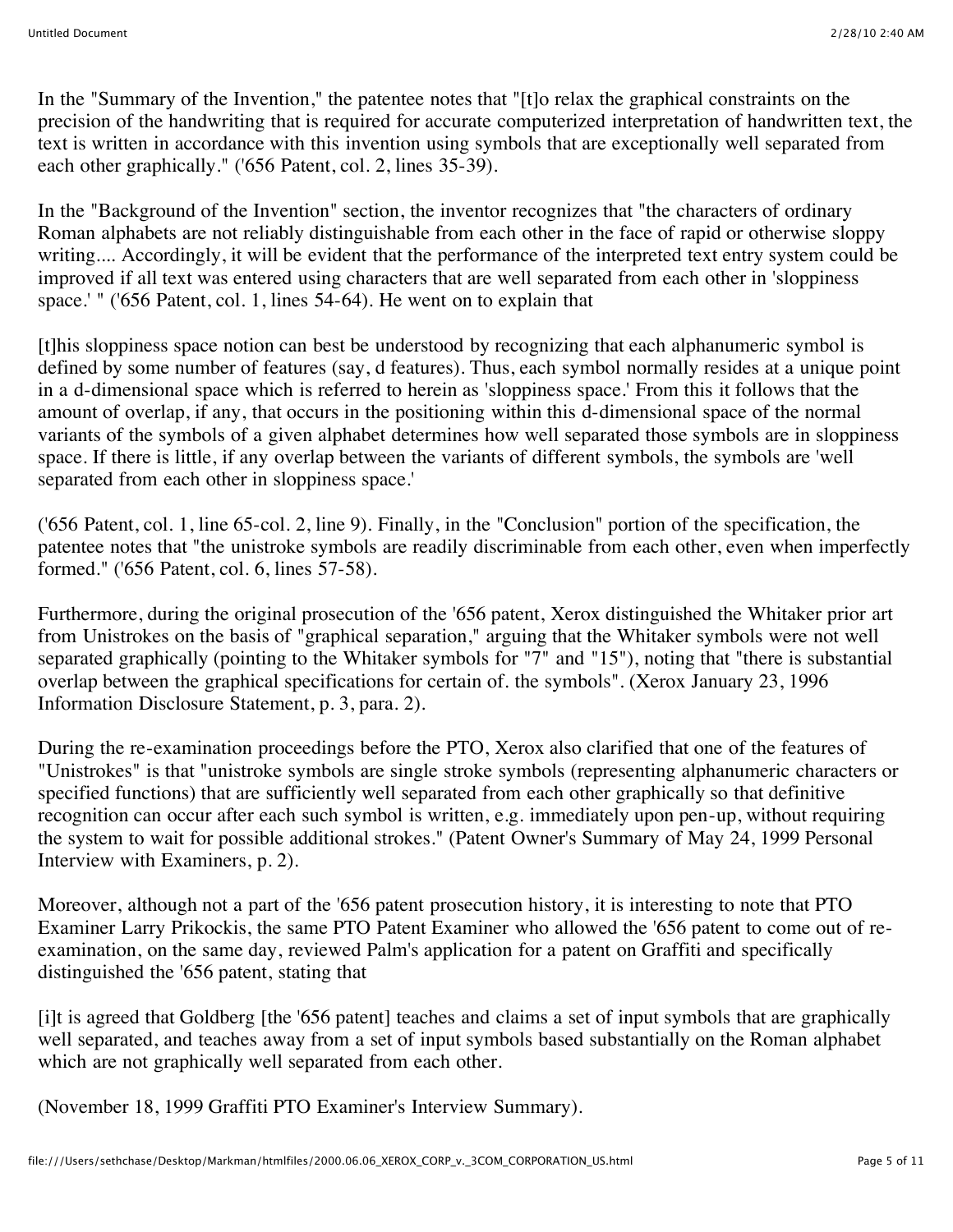Even in the context of this litigation, Xerox has acknowledged that some "graphical separation" is a defining element of "unistroke symbols". For instance, Thomas Webster, the Xerox patent attorney who prosecuted the '656 patent, testified during his deposition, that three or four elements went into defining a "unistroke symbol":

it's a symbol; secondly, that it's a unistroke; thirdly, that it's designed for entering text into a computer for handwriting recognition; and fourthly, **the different ones of these symbols differ sufficiently graphically from each other that they can be recognized as soon as the symbol is completed....**

(Deposition Transcript of Thomas Webster March 30, 1999 Deposition, p. 14) (emphasis supplied).

Thus, I find that the definition of "unistroke symbols" includes a "graphical separation" limitation such that symbols must be well separated from each other graphically so that unambiguous recognition of symbols can occur immediately upon completion of the symbol, even when imperfectly formed.

# *iii. Definitive Recognition of Unistroke Symbols*

Palm argues that the definition of "unistroke symbols" requires that the computer recognize a symbol definitively and finally as soon as the user lifts his or her pen. Palm argues that Graffiti does not employ "definitive recognition" because Graffiti only *tentatively* recognizes certain symbols immediately upon pen lift, but must wait to see whether the user will add an additional stroke to change the meaning of the symbol before definitive recognition can occur. In other words, a Graffiti user can add a subsequent stroke to a Graffiti symbol and change the computer's interpretation of the symbol. For example, the Graffiti user can make a stroke for the symbol for "A", lift the stylo, then add a second stroke which changes the "A" symbol to an "M" symbol, and the computer will correctly *change* its recognition of the A to an M. Palm argues that, in Unistrokes, the computer recognizes and interprets a symbol immediately upon pen lift and the symbol cannot subsequently be changed or modified by the addition of another stroke.

Xerox argues that Palm's interpretation of "definitive recognition" as requiring final, unalterable recognition upon pen-lift is based upon faulty claim construction. Xerox argues that in the context of "unistroke symbols" being defined as "sufficiently well separated from each other graphically so that definitive recognition can occur after each such symbol is written, e.g. immediately upon pen-up," that the term "definitive recognition" requires only that each symbol can be "unambiguously differentiated" from the other input symbols in the system. Xerox points to the patent specification, which teaches that a unistroke symbol may be used for control functions (such as mode shifts) ('656 Patent, col. 3, lines 40-63). Thus, Xerox argues, the claim term "unistroke symbols" permits, but does not require, the system to reach a final, unalterable recognition after pen lift.

Xerox's proposed interpretation of "definitive recognition" is inconsistent with the interpretation it urged during the prosecution history. During the re-examination proceedings before the PTO, Xerox clarified that one of the features of "Unistrokes" is that "unistroke symbols are single stroke symbols (representing alphanumeric characters or specified functions) that are sufficiently well separated from each other graphically **so that definitive recognition can occur after each such symbol is written, e.g. immediately upon pen-up, without requiring the system to wait for possible additional strokes.**" (Patent Owner's Summary of May 24, 1999 Personal Interview with Examiners, p. 2) (emphasis supplied).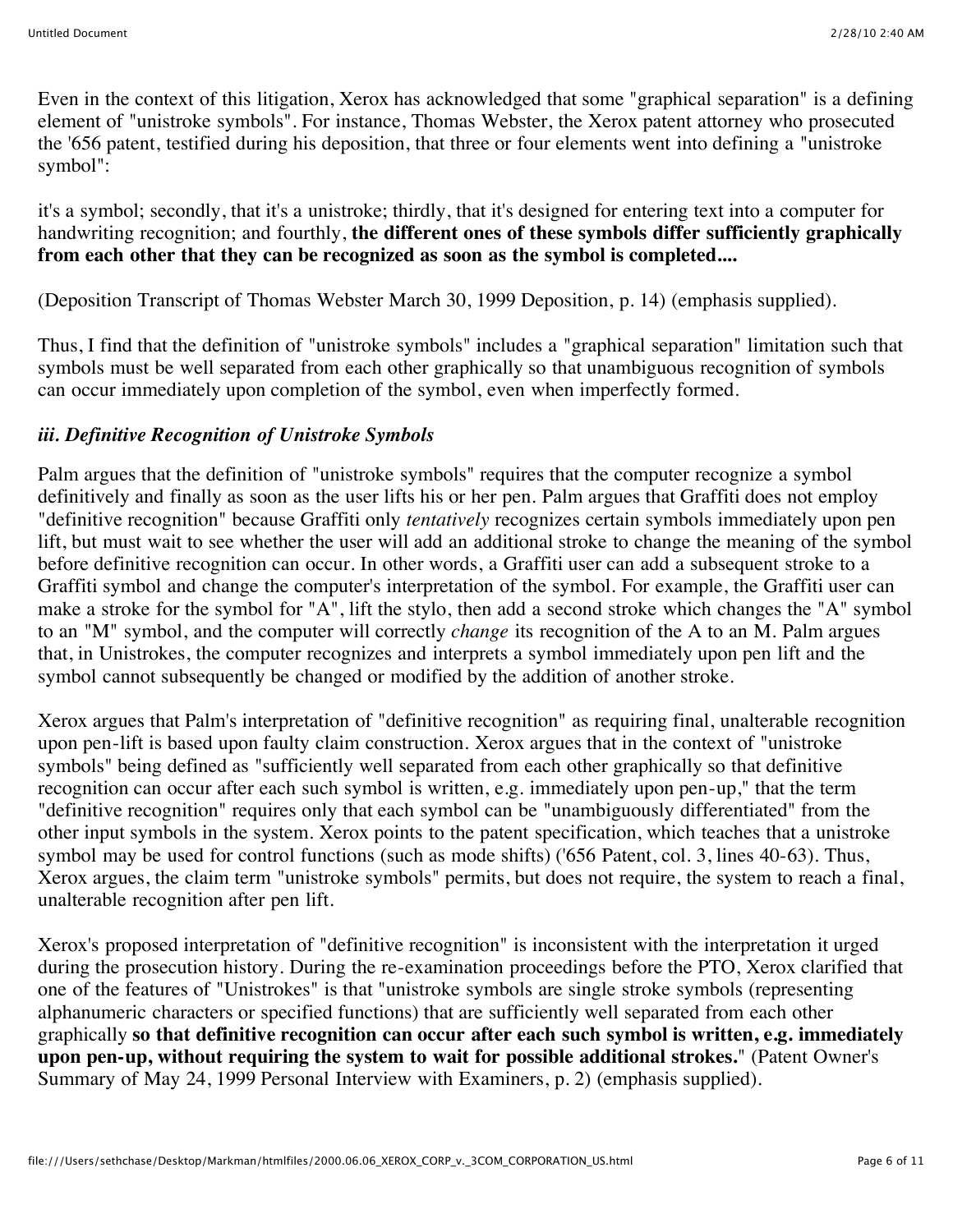In fact, Xerox distinguished the prior-art Sklarew patent on a similar basis during re-examination of the '656 patent. Xerox distinguished the Sklarew system on the basis that it was designed to accommodate multistroke symbols as well as single stroke symbols and, therefore, did not implement the '656's claimed combination of unistroke symbols and symbol independent delimiting. The Sklarew method of computerized handwriting recognition requires the computer to wait approximately .5 seconds after a stroke has been entered to recognize the stroke as a character in order to allow the user sufficient time to add an additional stroke to complete the symbol if necessary. The PTO agreed with Xerox, finding that "[w]hile the prior art such as the Sklarew patent (U.S. 4,972,496) distinguishes *strokes* by a symbol independent delimiter (pen up/pen down transition), the prior art is typically designed to accommodate multi-stroke characters as well, so this operation does not equate to a *symbol* delimiter." (PTO Notice of Intent to Issue Reexamination Certificate, p. 2-3).

Moreover, while not a part of the '656 prosecution history, it is again interesting to note the comments of PTO Examiner Larry Prikockis (who conducted the '656 re-examination) with regard to distinguishing the '656 prior art during a PTO review of Graffiti:

Goldberg (the '656 patent) teaches and claims a system that always reaches a final recognition upon pen-up after each stroke (i.e. every symbol is finally recognized upon pen-up and none can be modified by subsequent strokes), as opposed to [the] claimed invention [Graffiti], Sklarew, and other prior art of record where some strokes initially recognized as one character may be modified by subsequent (i.e."postcharacter") strokes.... Examiner and applicant's representatives also agreed that Goldberg teaches away from a system or process of interpretation of handwritten text that is capable of changing the result of a recognition based on a previous stroke to a different recognized character based on a subsequent stroke (as distinguished from simple editing).

(November 18, 1999 Graffiti PTO Examiner's Interview Summary).

I find that the definition of "unistroke symbols" requires definitive recognition of a symbol immediately upon delimitation-e.g. immediately upon pen lift. I further find that "definitive recognition" does not simply refer to "unambiguous differentiation," but rather requires that the computer be capable of making a final, unalterable interpretation (recognition) of the symbol immediately upon delimitation (e.g. pen lift) without requiring the system to wait for possible additional strokes.

# *b. "Heads Up"/"Eyes Free" Writing; "Symbol Independent Delimiting" with "Spatial Independence of Symbols"*

Palm argues that Unistrokes' "spatial independence" limitation requires that symbols be recognized no matter where they are written on the writing surface or in relation to each other, enabling "heads up" writing. Palm asserts that Graffiti is not "heads up" because the exact same symbol will be interpreted differently depending on where it is written on the writing surface. Symbols must be written on the left side of the writing surface to be recognized as letters. The exact same symbols written on the right side of the writing surface will be recognized as numbers. Defendants have obtained a patent on this split-screen technology.

Xerox argues that this spatial independence feature of Unistrokes is not a separate limitation on any of the patent's claims, but rather is part of the claimed delimiting operation, such that all that is required by the '656 patent is that the delimiting operation must *distinguish* unistroke symbols from each other "totally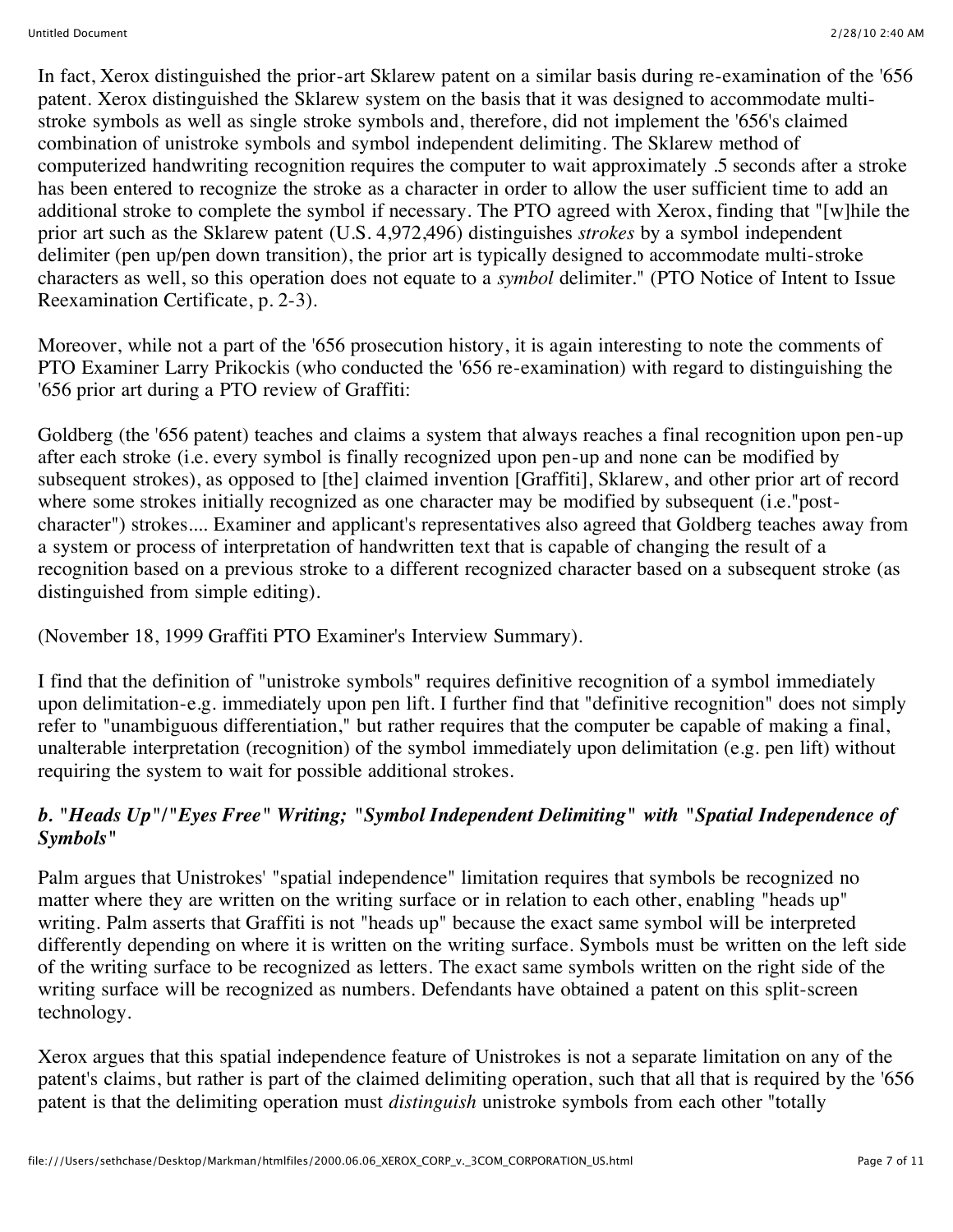independent of and without reference to their spatial relationship with respect to each other". Thus, Xerox argues that the defendants' addition of separate writing areas "has nothing to do with" pen-up delimiting. However, Xerox's proffered interpretation is broader than the patent language and the prosecution history will allow.

The language of all four of the independent claims of the '656 patent requires that the unistroke symbols be distinguished "from each other totally independent[ly] of [and] without reference to the spatial relationship with respect to one another." ('656 Patent, Col. 7, lines 18-21; *see also* Col. 8, lines 45-48; Col. 9, lines 3-6; and Col. 10, lines 17-20).

The prosecution history provides some meaningful guidance as to the intended meaning of this "spatial independence" requirement. Upon re-examination of the '656 patent, the PTO patent examiner noted that one of the "crucial features" of the invention is that "**Unistroke recognition is spatially independent;** i.e. the **symbols can be written in any location,** even on top of each other, and still be properly distinguished." (May 24, 1999 Examiner's Interview Summary, p. 2)(emphasis supplied). Xerox's summary of the May 24, 1999 PTO interview clarified that the "features" of the "Unistrokes" invention include "... delimiting of unistroke symbols is spatially independent, i.e., a unistroke symbol can be written without reference to where a previous unistroke symbol was written (in a preferred embodiment, symbols can be written on top of one another), and still be properly **distinguished and recognized;**" (Xerox's May 24, 1999 Interview Summary, p. 2) (emphasis supplied).

The '656 patent specification also provides some guidance as to the meaning of "spatial independence". In the "Field of the Invention" section, the patentee notes that "[t]his invention ... [is] especially well-suited for "eyes-free" (e.g. "heads up") applications and for other applications where it is inconvenient or impractical to spatially distinguish between successive, manually entered alphanumeric characters." ('656 Patent, Col. 1, lines 8-14). The "Detailed Description of the Preferred Embodiments" also notes that "unistroke symbols may be written one on top of another because they are interpreted in the order in which they are written and they are unambiguously differentiated from each other by being different strokes." ('656 Patent, Col. 6, lines 16-20).

Furthermore, in order to distinguish the prior art during the original patent prosecution, Xerox argued that Unistrokes, was different from the prior-art Whitaker system because some of the Whitaker symbols differ only in their positioning within the so-called "character space," pointing specifically to the Whitaker symbols for "2" and "8". (Xerox January 23, 1996 Information Disclosure Statement, p. 3, para. 2). In Whitaker, the symbol for "2" and "8" is the same, but must be written in different areas of the "character space" in order to be recognized correctly. The symbol must be written in the northeast quadrant to be recognized as a "2", or written in the southwest quadrant to be recognized as an "8". Xerox argued that "symbols appear to be delimited by Whitaker based on their spatial relationship to each other, rather than by a user controlled predetermined, *symbol independent,* delimiting operation. (Xerox January 23, 1996 Information Disclosure Statement, p. 3, para. 2)(emphasis in original). Xerox's arguments to the PTO in 1996 in order to obtain its patent are inconsistent with the interpretation Xerox now urges.

I find that "spatial independence" is a limitation on all four of the '656 patent's independent claims. I further find that "spatial independence" requires the invention to be capable of properly distinguishing and recognizing symbols without reference to where a previous symbol was written on the writing surface.

# *2. Do the* '*656 Claims Read on the Accused Product?*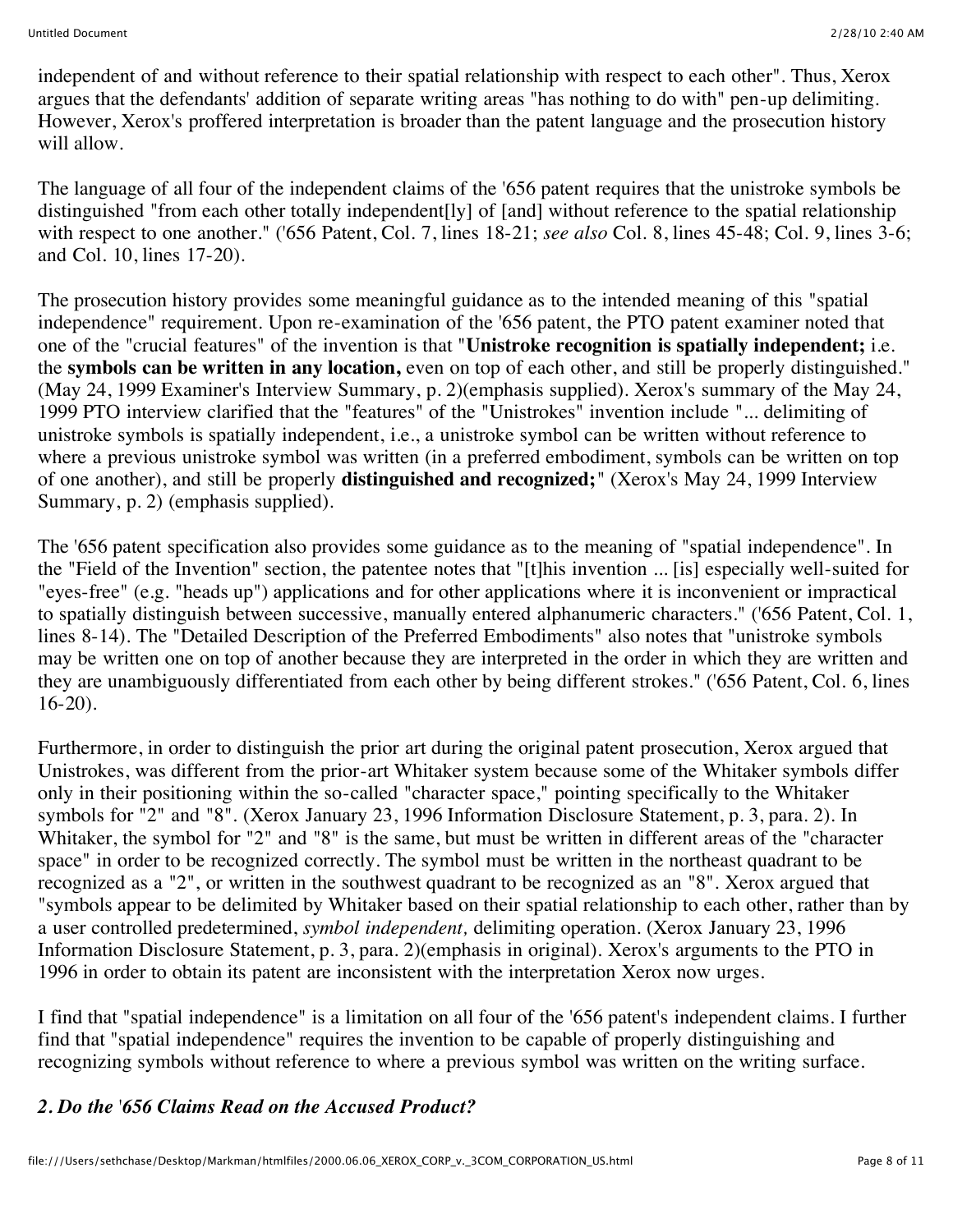Applying the properly-construed patent claims to the accused device, I find that PalmPilot's Graffiti program does not infringe literally on the '656 claims.

First, the Graffiti symbols are not sufficiently 'graphically separated' from each other to be "unistroke symbols"-a requirement of all four of the patent-in-suit's independent claims. At least two sets of Graffiti symbols, the symbols for "O" and "Q" and the symbols for "B" and "R", are extremely similar graphically. These Graffiti symbols are certainly less graphically separated than the Whitaker symbols for "7" and "15" which Xerox distinguished during patent prosecution in order to overcome the prior art. Graffiti's symbols, therefore, do not fall within the definition of "unistroke symbols" because they are not sufficiently well separated from each other graphically to allow unambiguous recognition immediately upon completion of the symbol, even when imperfectly formed.

Secondly, Graffiti does not allow for "definitive recognition" of symbols immediately upon pen lift by the user. Graffiti only *tentatively* recognizes certain strokes upon pen lift. The Graffiti user can then add another stroke to change the symbol, similar to the prior art Sklarew method, which was distinguished by Xerox during the re-examination proceedings. Thus, the Graffiti system requires the computer to wait for possible additional strokes in order to finally and correctly recognize certain symbols, such as the symbols for accented letters or the symbols for the letters a, e, i, o, and u.

Finally, Graffiti does not employ "spatial independence"-a requirement of all four of the patent's independent claims-since the same Graffiti symbol will be recognized differently by the computer based upon its spatial placement on the writing surface. For example, a user cannot write the Graffiti symbols for "Y2K" without respect to their spatial placement and still have the computer correctly interpret the symbols. The user must write the symbol for "Y" on the left side of the writing surface, the symbol for "2" on the right side of the writing surface, and the symbol for "K" on the left side of the writing surface in order to generate the correct recognition of the symbols. This spatial separation requirement does not allow for "spatial independence", since the symbols cannot be written without regard to their spatial relationship to one another (e.g. they cannot be written on top of each other, nor right next to each other-they must be separated in spatial relationship to one another to be correctly recognized by the computer).

Accordingly, I find that Graffiti does not literally infringe on any of the ' 656 patent's claims.

# *B. Infringement Under the Doctrine of Equivalents*

Once the court has determined that the accused device does not literally infringe on the patent-in-suit's claims, the next step in the inquiry is determining whether the accused product infringes under the doctrine of equivalents. *See* Amhil Enterprises Ltd. v. Wawa, Inc., 81 F.3d 1554, 1563 (Fed.Cir.1996) ["After deciding that there was no literal infringement of the ' 244 patent, the district court correctly went on to decide whether there was infringement under the doctrine of equivalents."] Under this doctrine, a product or process that does not literally infringe upon the express terms of a patent may nonetheless be found to infringe if there is "equivalence" between the elements of the accused product and the claimed elements of the patented invention. Warner-Jenkinson Co., Inc. v. Hilton Davis Chemical Co., 520 U.S. 17, 21 (1997). Equivalence may be found where the differences between the accused device and the claimed invention are "insubstantial". Desper Prods., Inc. v. OSound Labs, Inc., 157 F.3d 1325 (Fed.Cir.1998).

However, a valid defense to the doctrine of equivalents is "prosecution history estoppel", which provides that a patentee may not use the doctrine of equivalents to recover subject matter that was surrendered during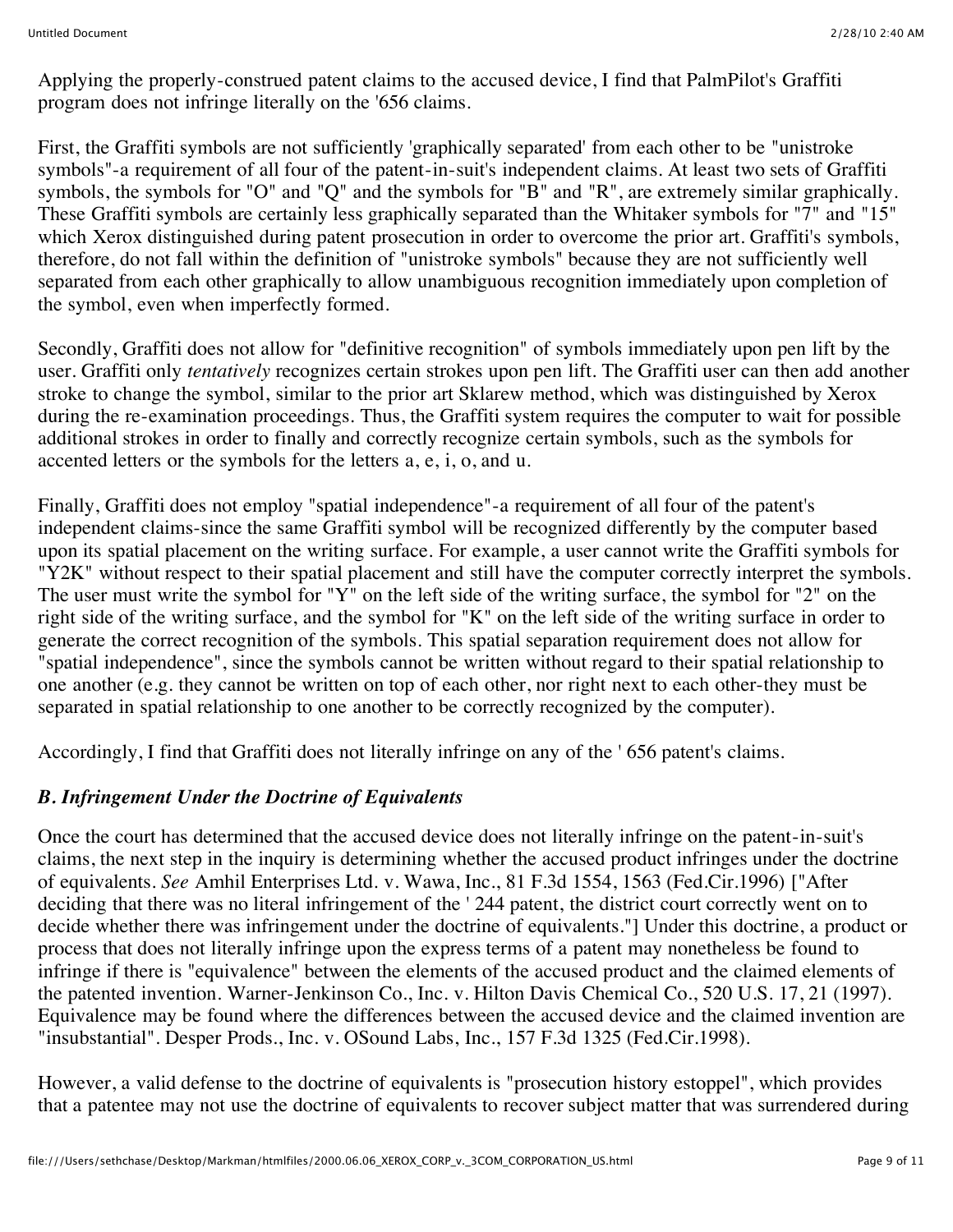the patent prosecution in order to obtain the patent. K-2 Corp. v. Salomon S.A., 191 F.3d 1356 (Fed.Cir.1999); Loral Fairchild Corp. v. Sony Corp., 181 F.3d 1313, 1322 (Fed.Cir.1999) ["The touchstone of prosecution history estoppel is that a patentee is unable to reclaim through the doctrine of equivalents what was surrendered or disclaimed in order to obtain the patent."] The Supreme Court has confirmed that prosecution estoppel continues to be a valid defense to infringement under the doctrine of equivalents. Warner-Jenkinson Co., Inc. v. Hilton Davis Chemical Co., 520 U.S. 17, 40 (1997)["Prosecution history estoppel continues to be available as a defense to infringement ..."].

Prosecution history estoppel applies not only to matter surrendered as a result of amendments to overcome patentability rejections, but also to arguments made by a patentee to secure allowance of a claim. *See* Wang Labs., Inc. v. Mitsubishi Elec. Inc., 103 F.3d 1571, 1578 (Fed.Cir.1997). The scope and application of prosecution history estoppel is a legal question to be determined by the court. Loral Fairchild Corp. v. Sony Corp., 181 F.3d 1313, 1323 (Fed.Cir.1999); Desper Prods., Inc. v.. OSOUND Labs. Inc., 157 F.3d 1325, 1338 (Fed.Cir.1998).

As discussed fully *supra,* during prosecution of the '656 patent (originally and upon re-examination), Xerox distinguished certain prior art in order to obtain its patent. Xerox distinguished the Whitaker prior art on the basis of, *inter alia,* lack of graphical separation of the symbols. As noted above, several sets of the Graffiti symbols are at least as poorly graphically separated as the Whitaker symbols which Xerox distinguished. Furthermore, Xerox distinguished the Sklarew prior art on the basis of stroke grouping and the fact that Sklarew allowed for multiple-stroke symbols as well as single-stroke symbols. Likewise, Graffiti allows for multiple-stroke symbols as well as single-stroke symbols. Graffiti is capable of changing the recognition of a previously-written symbol by the addition of a subsequent stroke. This is precisely the subject-matter which Xerox surrendered during prosecution history by arguing that the unique combination of single-stroke symbols and symbol independent delimiting distinguished Unistrokes from Sklarew. Finally, Xerox distinguished the Whitaker prior art on the basis of lack of "spatial independence" of symbols. Again, as discussed above, the accused device does not allow for "spatial independence" of symbols. Like Whitaker, the Graffiti symbols will be interpreted differently by the computer based upon where they are written on the writing surface (and, thus, in relation to the placement of other symbols). In Graffiti, symbols are not properly recognized unless written in the correct area of the writing surface (letters on the left, numbers on the right).

Accordingly, I find as a matter of law that prosecution history estoppel precludes Xerox from asserting infringement under the doctrine of equivalents. In order to secure allowance of the '656 patent claims, Xerox surrendered subject-matter which it cannot now recapture. The accused product does not infringe literally or under the doctrine of equivalents. Defendants' cross-motion for summary judgment of non-infringement is granted.

# *CONCLUSION*

For the aforestated reasons, plaintiff's motion for partial summary judgment is denied, defendants' crossmotion for summary judgment of non-infringement is granted, all other pending motions are denied as moot, and the case is dismissed in its entirety.

# ALL OF THE ABOVE IS SO ORDERED.

W.D.N.Y.,2000.